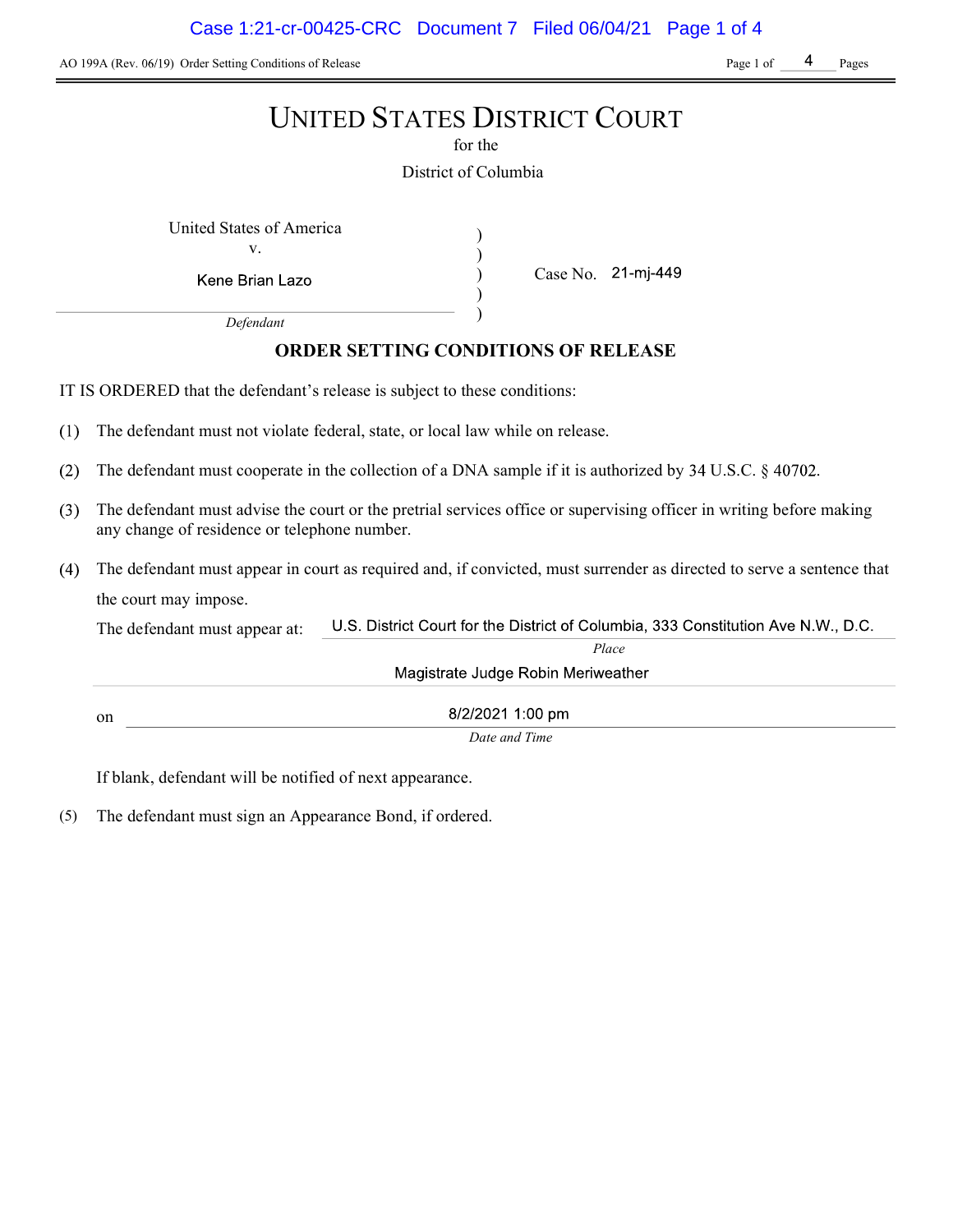AO 199B (Rev. 12/20) Additional Conditions of Release

## Page  $2$  of  $4$  Pages

|  | <b>ADDITIONAL CONDITIONS OF RELEASE</b> |  |
|--|-----------------------------------------|--|
|--|-----------------------------------------|--|

Pursuant to 18 U.S.C. § 3142(c)(1)(B), the court may impose the following least restrictive condition(s) only as necessary to reasonably assure the appearance of the person as required and the safety of any other person and the community.

IT IS FURTHER ORDERED that the defendant's release is subject to the conditions marked below:

 $\Box$ ) (6) The defendant is placed in the custody of:

| Person or organization                     |          |
|--------------------------------------------|----------|
| Address (only if above is an organization) |          |
| City and state                             | Tel. No. |

who agrees to (a) supervise the defendant, (b) use every effort to assure the defendant's appearance at all court proceedings, and (c) notify the court immediately if the defendant violates a condition of release or is no longer in the custodian's custody.

|                   |            |                                                                                                                                               |             |                 | Signed: |                                                                                                                                             |           |                                                                                                                                                                                                                                                                                  |
|-------------------|------------|-----------------------------------------------------------------------------------------------------------------------------------------------|-------------|-----------------|---------|---------------------------------------------------------------------------------------------------------------------------------------------|-----------|----------------------------------------------------------------------------------------------------------------------------------------------------------------------------------------------------------------------------------------------------------------------------------|
|                   |            |                                                                                                                                               |             |                 |         |                                                                                                                                             | Custodian | Date                                                                                                                                                                                                                                                                             |
| $( \mathcal{V} )$ | (7)        | The defendant must:                                                                                                                           |             |                 |         |                                                                                                                                             |           |                                                                                                                                                                                                                                                                                  |
|                   | $( \vee )$ |                                                                                                                                               |             |                 |         | (a) submit to supervision by and report for supervision to the Eastern District of Virginia (Norfolk) as directed; verify address           |           |                                                                                                                                                                                                                                                                                  |
|                   |            | telephone number                                                                                                                              | 757-22-7400 | , no later than |         |                                                                                                                                             |           |                                                                                                                                                                                                                                                                                  |
|                   |            | (b) continue or actively seek employment.                                                                                                     |             |                 |         |                                                                                                                                             |           |                                                                                                                                                                                                                                                                                  |
|                   |            | (c) continue or start an education program.                                                                                                   |             |                 |         |                                                                                                                                             |           |                                                                                                                                                                                                                                                                                  |
|                   |            | (d) surrender any passport to:                                                                                                                |             |                 |         |                                                                                                                                             |           |                                                                                                                                                                                                                                                                                  |
|                   |            | (e) not obtain a passport or other international travel document.                                                                             |             |                 |         |                                                                                                                                             |           |                                                                                                                                                                                                                                                                                  |
|                   | ⅂✓         |                                                                                                                                               |             |                 |         | (f) abide by the following restrictions on personal association, residence, or travel:                                                      |           | Stay away from Washington, D.C. except for attendance at                                                                                                                                                                                                                         |
|                   |            |                                                                                                                                               |             |                 |         | Court proceedings, meeting with counsel, and required PSA business. See (t) for additional travel restrictions.                             |           |                                                                                                                                                                                                                                                                                  |
|                   |            |                                                                                                                                               |             |                 |         | (g) avoid all contact, directly or indirectly, with any person who is or may be a victim or witness in the investigation or prosecution,    |           |                                                                                                                                                                                                                                                                                  |
|                   |            | including:                                                                                                                                    |             |                 |         |                                                                                                                                             |           |                                                                                                                                                                                                                                                                                  |
|                   |            | (h) get medical or psychiatric treatment:                                                                                                     |             |                 |         |                                                                                                                                             |           |                                                                                                                                                                                                                                                                                  |
|                   |            |                                                                                                                                               |             |                 |         |                                                                                                                                             |           |                                                                                                                                                                                                                                                                                  |
|                   |            | (i) return to custody each                                                                                                                    |             | at              |         | o'clock after being released at                                                                                                             |           | o'clock for employment, schooling,                                                                                                                                                                                                                                               |
|                   |            | or the following purposes:                                                                                                                    |             |                 |         |                                                                                                                                             |           |                                                                                                                                                                                                                                                                                  |
|                   |            |                                                                                                                                               |             |                 |         |                                                                                                                                             |           |                                                                                                                                                                                                                                                                                  |
|                   |            |                                                                                                                                               |             |                 |         | (j) maintain residence at a halfway house or community corrections center, as the pretrial services office or supervising officer considers |           |                                                                                                                                                                                                                                                                                  |
|                   |            | necessary.                                                                                                                                    |             |                 |         |                                                                                                                                             |           |                                                                                                                                                                                                                                                                                  |
|                   |            | (k) not possess a firearm, destructive device, or other weapon.                                                                               |             |                 |         |                                                                                                                                             |           |                                                                                                                                                                                                                                                                                  |
|                   |            | (1) not use alcohol $\begin{pmatrix} \square \\ \square \end{pmatrix}$ at all $\begin{pmatrix} \square \\ \square \end{pmatrix}$ excessively. |             |                 |         |                                                                                                                                             |           |                                                                                                                                                                                                                                                                                  |
|                   |            |                                                                                                                                               |             |                 |         |                                                                                                                                             |           | (m) not use or unlawfully possess a narcotic drug or other controlled substances defined in 21 U.S.C. § 802, unless prescribed by a licensed                                                                                                                                     |
|                   |            | medical practitioner.                                                                                                                         |             |                 |         |                                                                                                                                             |           |                                                                                                                                                                                                                                                                                  |
|                   |            |                                                                                                                                               |             |                 |         |                                                                                                                                             |           | (n) submit to testing for a prohibited substance if required by the pretrial services office or supervising officer. Testing may be used with                                                                                                                                    |
|                   |            |                                                                                                                                               |             |                 |         |                                                                                                                                             |           | random frequency and may include urine testing, the wearing of a sweat patch, a remote alcohol testing system, and/or any form of<br>prohibited substance screening or testing. The defendant must not obstruct, attempt to obstruct, or tamper with the efficiency and accuracy |
|                   |            | of prohibited substance screening or testing.                                                                                                 |             |                 |         |                                                                                                                                             |           |                                                                                                                                                                                                                                                                                  |
|                   |            |                                                                                                                                               |             |                 |         |                                                                                                                                             |           | (o) participate in a program of inpatient or outpatient substance abuse therapy and counseling if directed by the pretrial services office or                                                                                                                                    |
|                   |            | supervising officer.                                                                                                                          |             |                 |         |                                                                                                                                             |           |                                                                                                                                                                                                                                                                                  |
|                   |            |                                                                                                                                               |             |                 |         | (p) participate in one of the following location restriction programs and comply with its requirements as directed.                         |           |                                                                                                                                                                                                                                                                                  |
|                   |            |                                                                                                                                               |             |                 |         | ( ) (i) Curfew. You are restricted to your residence every day ( $\Box$ ) from to to , or ( $\Box$ ) as                                     |           |                                                                                                                                                                                                                                                                                  |
|                   |            |                                                                                                                                               |             |                 |         | directed by the pretrial services office or supervising officer; or                                                                         |           |                                                                                                                                                                                                                                                                                  |
|                   |            |                                                                                                                                               |             |                 |         |                                                                                                                                             |           | (ii) Home Detention. You are restricted to your residence at all times except for employment; education; religious services;<br>medical, substance abuse, or mental health treatment; attorney visits; court appearances; court-ordered obligations; or other                    |
|                   |            |                                                                                                                                               |             |                 |         | activities approved in advance by the pretrial services office or supervising officer; or                                                   |           |                                                                                                                                                                                                                                                                                  |
|                   |            |                                                                                                                                               |             |                 |         | (iii) Home Incarceration. You are restricted to 24-hour-a-day lock-down at your residence except for medical necessities and                |           |                                                                                                                                                                                                                                                                                  |
|                   |            |                                                                                                                                               |             |                 |         | court appearances or other activities specifically approved by the court; or                                                                |           |                                                                                                                                                                                                                                                                                  |
|                   |            |                                                                                                                                               |             |                 |         | (iv) Stand Alone Monitoring. You have no residential curfew, home detention, or home incarceration restrictions. However,                   |           |                                                                                                                                                                                                                                                                                  |
|                   |            |                                                                                                                                               |             |                 |         | you must comply with the location or travel restrictions as imposed by the court.                                                           |           |                                                                                                                                                                                                                                                                                  |
|                   |            |                                                                                                                                               |             |                 |         | Note: Stand Alone Monitoring should be used in conjunction with global positioning system (GPS) technology.                                 |           |                                                                                                                                                                                                                                                                                  |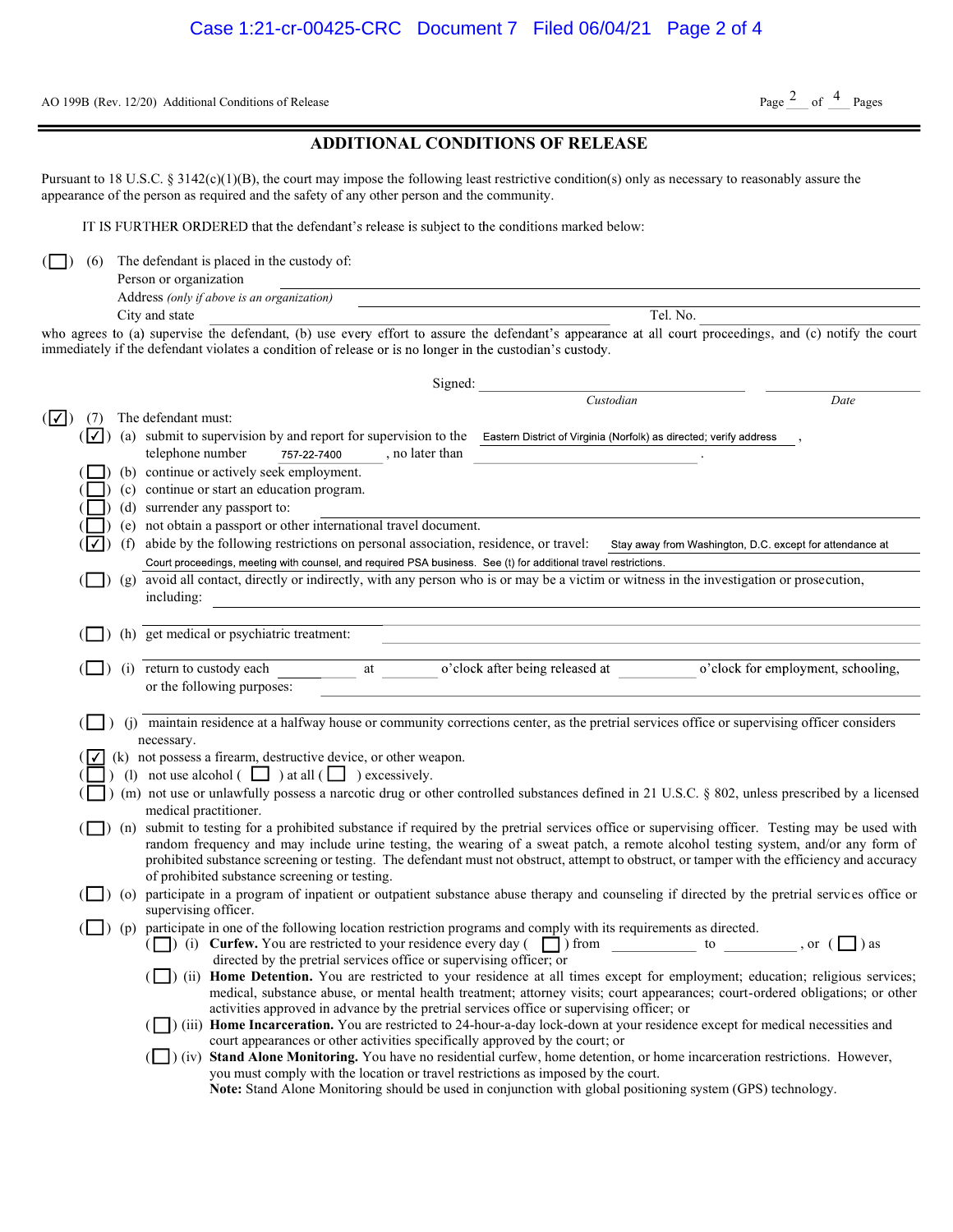AO 199B (Rev. 12/20) Additional Conditions of Release

Page  $3$  of  $4$  Pages

#### ADDITIONAL CONDITIONS OF RELEASE  $(\Box)$  (q) submit to the following location monitoring technology and comply with its requirements as directed: ( ) (i) Location monitoring technology as directed by the pretrial services or supervising officer; or ( ) (ii) Voice Recognition; or ( ) (iii) Radio Frequency; or  $\left(\Box\right)$  (iv) GPS.  $(\Box)$  (r) pay all or part of the cost of location monitoring based upon your ability to pay as determined by the pretrial services or supervising officer. ( $\Box$ ) (s) report as soon as possible, to the pretrial services or supervising officer, every contact with law enforcement personnel, including arrests, questioning, or traffic stops. (V) Oefendant must notify the Eastern District of Virginia (Norfolk) in advance of any and all travel outside Eastern District of Virginia. Defendant must receive the Court's approval for any and travel outside of the Continental United States. Defendant shall receive and comply with courtesy supervision of the Eastern District of Virginia (Norfolk). Defendant shall contact PSA D.C. (202-442-1000) on 6/8/21 for a pretrial interview.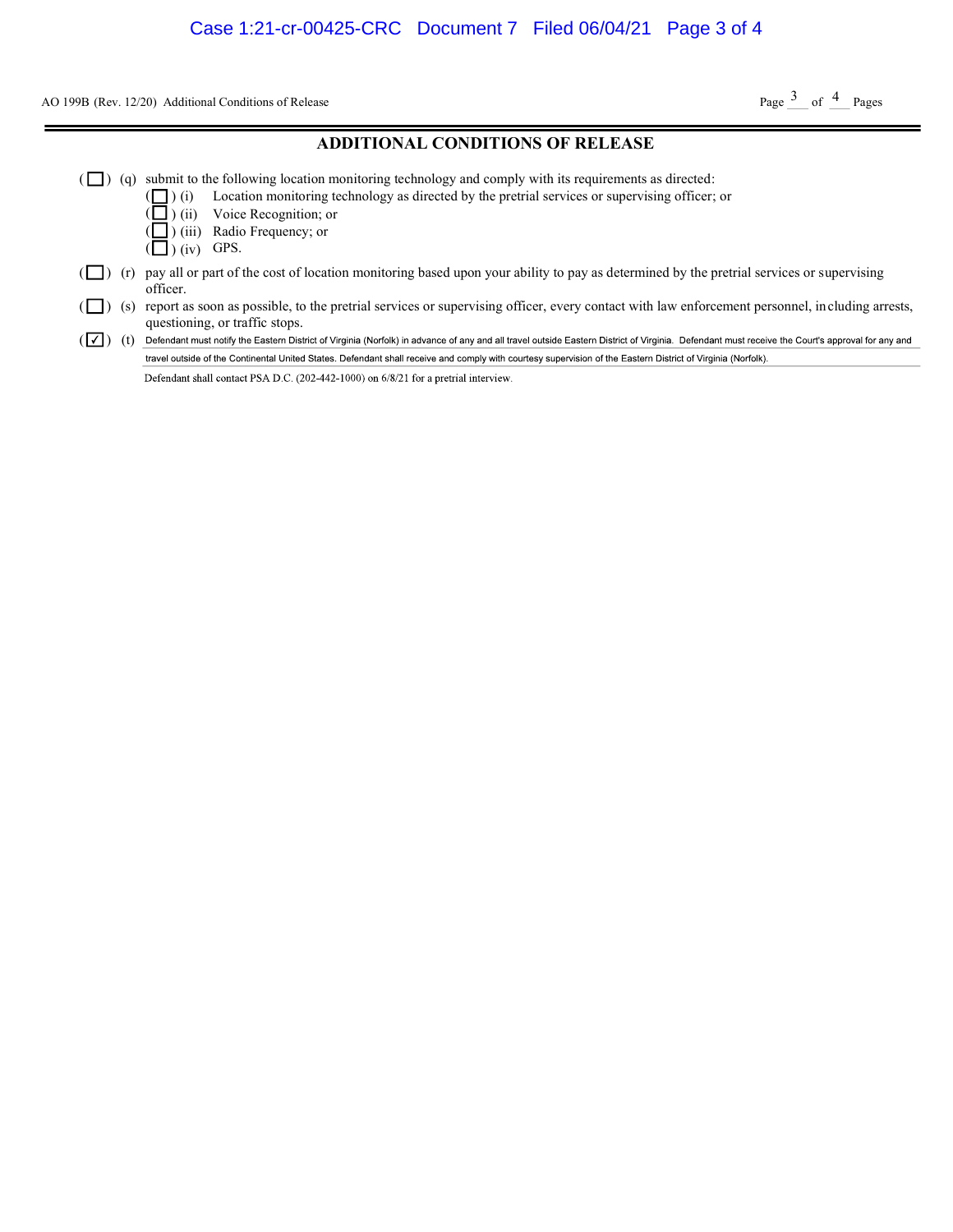#### ADVICE OF PENALTIES AND SANCTIONS

#### TO THE DEFENDANT:

#### YOU ARE ADVISED OF THE FOLLOWING PENALTIES AND SANCTIONS:

Violating any of the foregoing conditions of release may result in the immediate issuance of a warrant for your arrest, a revocation of your release, an order of detention, a forfeiture of any bond, and a prosecution for contempt of court and could result in imprisonment, a fine, or both.

While on release, if you commit a federal felony offense the punishment is an additional prison term of not more than ten years and for a federal misdemeanor offense the punishment is an additional prison term of not more than one year. This sentence will be consecutive (i.e., in addition to) to any other sentence you receive.

It is a crime punishable by up to ten years in prison, and a \$250,000 fine, or both, to: obstruct a criminal investigation; tamper with a witness, victim, or informant; retaliate or attempt to retaliate against a witness, victim, or informant; or intimidate or attempt to intimidate a witness, victim, juror, informant, or officer of the court. The penalties for tampering, retaliation, or intimidation are significantly more serious if they involve a killing or attempted killing.

If, after release, you knowingly fail to appear as the conditions of release require, or to surrender to serve a sentence,

- you may be prosecuted for failing to appear or surrender and additional punishment may be imposed. If you are convicted of: (1) an offense punishable by death, life imprisonment, or imprisonment for a term of fifteen years or more – you will be fined
	- not more than \$250,000 or imprisoned for not more than 10 years, or both;
	- (2) an offense punishable by imprisonment for a term of five years or more, but less than fifteen years you will be fined not more than \$250,000 or imprisoned for not more than five years, or both;
	- (3) any other felony you will be fined not more than \$250,000 or imprisoned not more than two years, or both;
	- (4) a misdemeanor you will be fined not more than \$100,000 or imprisoned not more than one year, or both.

A term of imprisonment imposed for failure to appear or surrender will be consecutive to any other sentence you receive. In addition, a failure to appear or surrender may result in the forfeiture of any bond posted.

#### Acknowledgment of the Defendant

I acknowledge that I am the defendant in this case and that I am aware of the conditions of release. I promise to obey all conditions of release, to appear as directed, and surrender to serve any sentence imposed. I am aware of the penalties and sanctions set forth above.

acknowledged on the record

Defendant's Signature

City and State

#### Directions to the United States Marshal

- ) The defendant is ORDERED released after processing.
- ) The United States marshal is ORDERED to keep the defendant in custody until notified by the clerk or judge that the defendant has posted bond and/or complied with all other conditions for release. If still in custody, the defendant must be produced before the appropriate judge at the time and place specified.

Zia M. Faruqui

Date: June 3, 2021 nunc pro tunc

Judicial Officer's Signature

Magistrate Judge Zia M. Faruqui

Printed name and title

DISTRIBUTION: COURT DEFENDANT PRETRIAL SERVICE U.S. ATTORNEY U.S. MARSHAL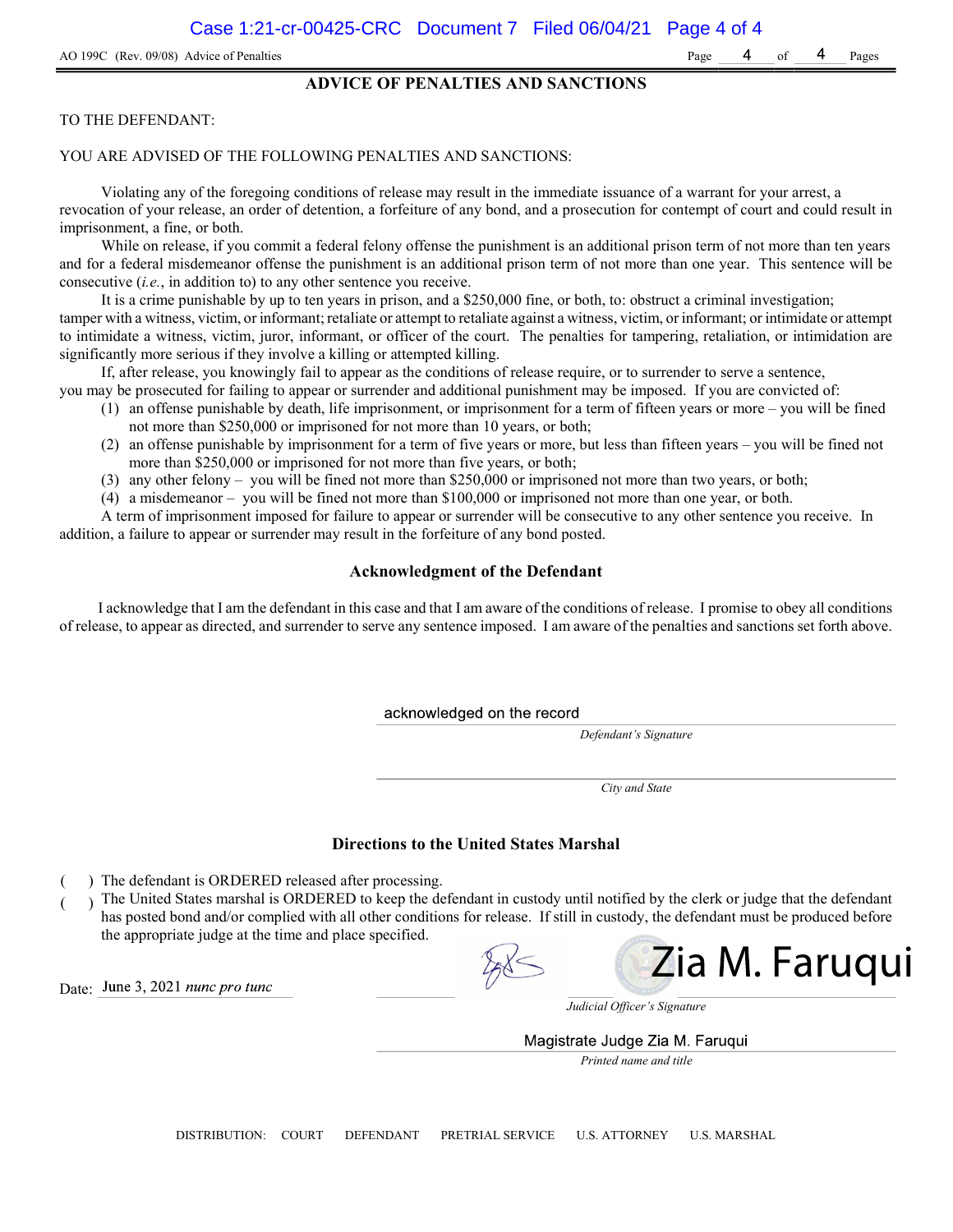AO 98 (Rev. 12/11) Appearance Bond

# UNITED STATES DISTRICT COURT

for the

) ) ) )

District of Columbia

United States of America (1996)

v.

Case No.

**KENE BRIAN LAZO** Defendant

### APPEARANCE BOND

#### Defendant's Agreement

I, KENE BRIAN LAZO *(defendant)*, agree to follow every order of this court, or any court that considers this case, and I further agree that this bond may be forfeited if I fail:

- $(X)$  to appear for court proceedings;
- $(X)$  if convicted, to surrender to serve a sentence that the court may impose; or
- $(X)$  to comply with all conditions set forth in the Order Setting Conditions of Release.

## Type of Bond

 $(X)$  (1) This is a personal recognizance bond.

(2) This is an unsecured bond of \$

 $($   $)$  (3) This is a secured bond of \$, secured by:

 $($  ) (a)  $\$  , in cash deposited with the court.

( ) (b) the agreement of the defendant and each surety to forfeit the following cash or other property (describe the cash or other property, including claims on it  $-$  such as a lien, mortgage, or loan  $-$  and attach proof of ownership and value):

If this bond is secured by real property, documents to protect the secured interest may be filed of record.

( $\)$  (c) a bail bond with a solvent surety *(attach a copy of the bail bond, or describe it and identify the surety)*:

#### Forfeiture or Release of the Bond

Forfeiture of the Bond. This appearance bond may be forfeited if the defendant does not comply with the above agreement. The court may immediately order the amount of the bond surrendered to the United States, including the security for the bond, if the defendant does not comply with the agreement. At the request of the United States, the court may order a judgment of forfeiture against the defendant and each surety for the entire amount of the bond, including interest and costs.